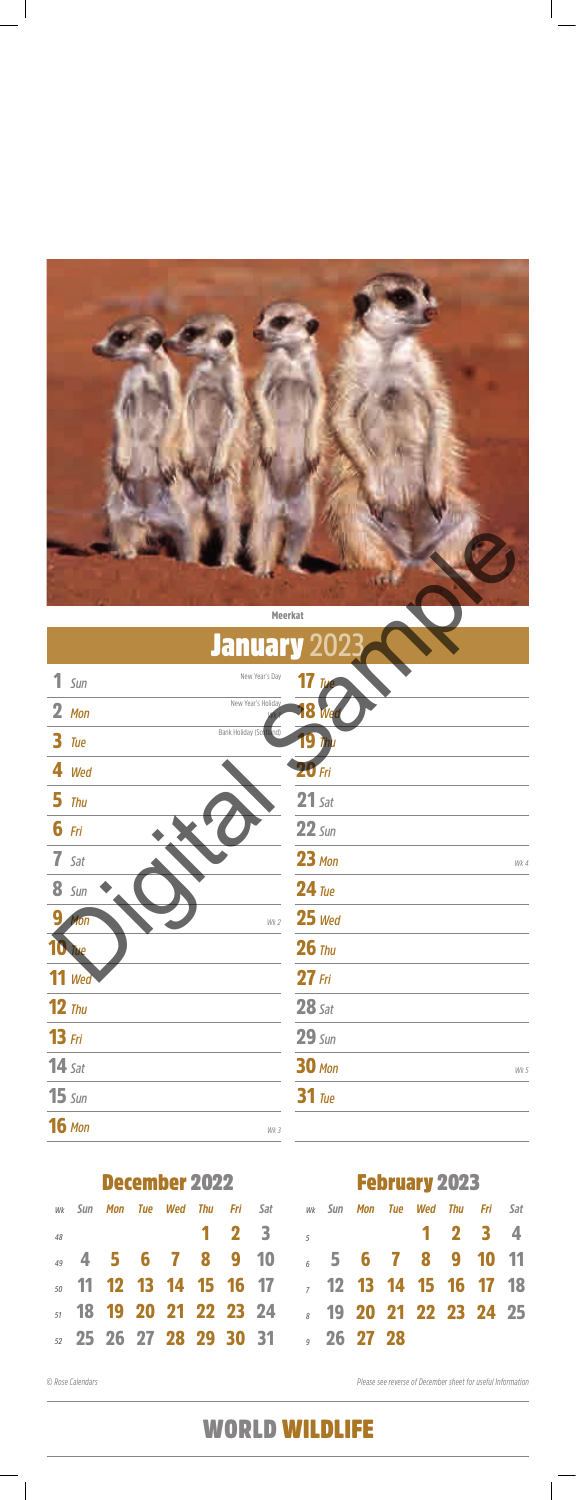

|  |  | <b>February</b> 2022 |
|--|--|----------------------|
|  |  |                      |
|  |  |                      |

|    | <b>January 2023</b> |         |  |  |  |  |  |                                                                    | <b>March 2023</b> |                                  |  |  |  |  |     |  |  |
|----|---------------------|---------|--|--|--|--|--|--------------------------------------------------------------------|-------------------|----------------------------------|--|--|--|--|-----|--|--|
| Wk | Sun                 |         |  |  |  |  |  | <b>Mon Tue Wed Thu Fri</b> Sat   wx Sun <b>Mon Tue Wed Thu Fri</b> |                   |                                  |  |  |  |  | Sat |  |  |
|    |                     |         |  |  |  |  |  | $1 2 3 4 5 6 7$ $1 2 3 4$                                          |                   |                                  |  |  |  |  |     |  |  |
|    |                     |         |  |  |  |  |  |                                                                    |                   |                                  |  |  |  |  |     |  |  |
|    |                     |         |  |  |  |  |  |                                                                    |                   |                                  |  |  |  |  |     |  |  |
|    |                     |         |  |  |  |  |  |                                                                    |                   |                                  |  |  |  |  |     |  |  |
|    |                     | 5293031 |  |  |  |  |  |                                                                    |                   | $\frac{1}{12}$ 26 27 28 29 30 31 |  |  |  |  |     |  |  |

#### *Wed* 15

### *Thu* 16

|                    | <b>Snow Leopard</b> |
|--------------------|---------------------|
| <b>February 20</b> |                     |
| 1<br>Wed           | 17                  |
| $2$ Thu            | <b>18 Sat</b>       |
| $3$ Fri            |                     |
| $4$ Sat            | $20$ Mon<br>Wk 8    |
| $5 \, \text{Sun}$  | $21$ Tue            |
| $6$ Mon<br>Wk 6    | $22$ Wed            |
| $7$ Tue            | $23$ Thu            |
| 8 Wed              | $24$ Fri            |
| <b>Thu</b>         | $25$ Sat            |
|                    | $26 \, \text{Sun}$  |
| $11$ Sat           | $27$ Mon<br>Wk 9    |
| $12 \,$ Sun        | $28$ Tue            |
| $13$ Mon<br>Wk 7   |                     |
| $14$ Tue           |                     |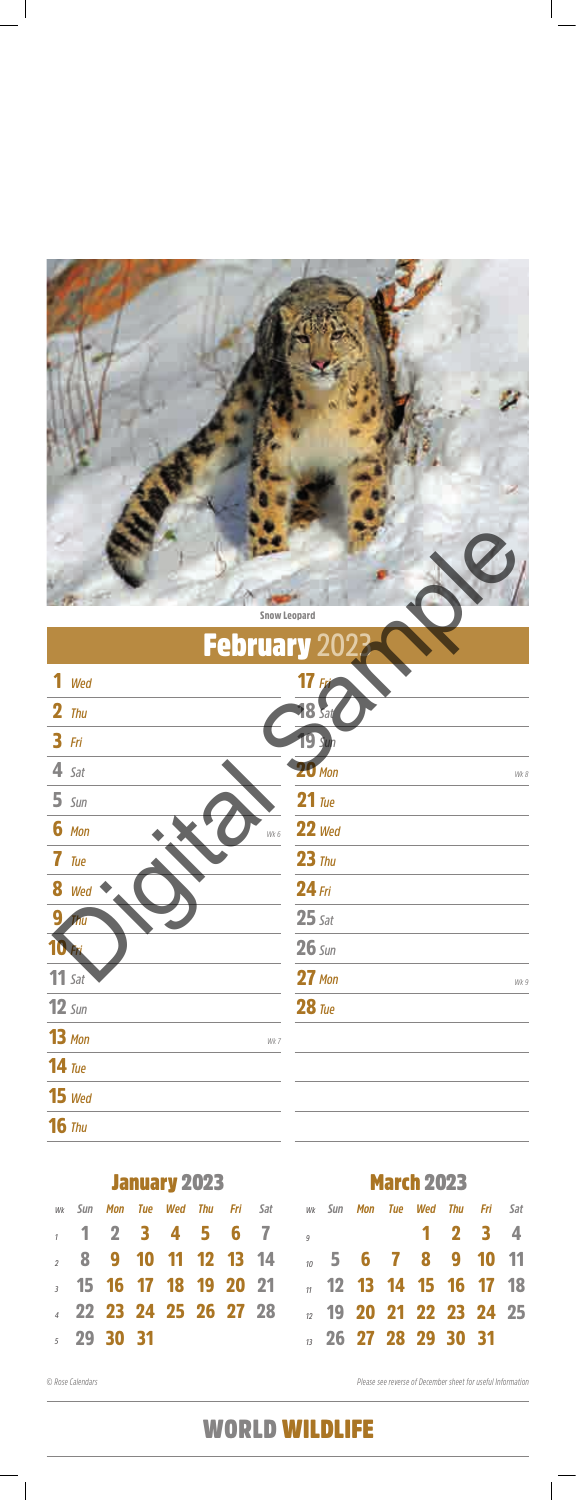

*© Rose Calendars Please see reverse of December sheet for useful Information*

|               |         | <b>February 2023</b> |         |                             | <b>April 2023</b>                    |  |  |  |                                   |  |                    |     |  |
|---------------|---------|----------------------|---------|-----------------------------|--------------------------------------|--|--|--|-----------------------------------|--|--------------------|-----|--|
| wk <b>Sun</b> | Mon Tue |                      | Wed Thu |                             | <b>Fri</b> Sat wk Sun <b>Mon Tue</b> |  |  |  |                                   |  | <b>Wed Thu Fri</b> | Sat |  |
|               |         |                      |         | $1 \quad 2 \quad 3 \quad 4$ |                                      |  |  |  |                                   |  |                    |     |  |
|               |         |                      |         |                             | 6 5 6 7 8 9 10 11 14 2 3 4 5 6 7 8   |  |  |  |                                   |  |                    |     |  |
|               |         |                      |         |                             |                                      |  |  |  |                                   |  |                    |     |  |
|               |         |                      |         |                             |                                      |  |  |  |                                   |  |                    |     |  |
| 9262728       |         |                      |         |                             |                                      |  |  |  | $\frac{23}{30}$ 24 25 26 27 28 29 |  |                    |     |  |
|               |         |                      |         |                             |                                      |  |  |  |                                   |  |                    |     |  |

*Wed* 15

### *Thu* 16

|   |                   | <b>Mountain Gorilla</b> |               |                                      |
|---|-------------------|-------------------------|---------------|--------------------------------------|
|   |                   | <b>March 2023</b>       |               |                                      |
|   | Wed               | St David's Day (Wales)  |               | St Patrick's Day (BH N Ireland/Eire) |
|   | $2$ Thu           |                         | <b>18 Sat</b> |                                      |
|   | $3$ Fri           |                         |               |                                      |
|   | $4$ Sat           |                         | <b>20</b> Mon | Wk 12                                |
|   | $5 \, \text{Sun}$ |                         | $21$ Tue      |                                      |
|   | $6$ Mon           | Wk 10                   | $22$ Wed      |                                      |
|   | 7 Tue             |                         | $23$ Thu      |                                      |
| 8 | Wed               |                         | $24$ Fri      |                                      |
|   | hu                |                         | $25$ Sat      |                                      |
|   |                   |                         | $26 \,$ Sun   | British Summertime starts            |
|   | $11$ Sat          |                         | $27$ Mon      | Wk 13                                |
|   | $12 \,$ Sun       |                         | $28$ Tue      |                                      |
|   | $13$ Mon          | Wk 11                   | $29$ Wed      |                                      |
|   | $14$ Tue          |                         | $30$ Thu      |                                      |

#### *Fri* 31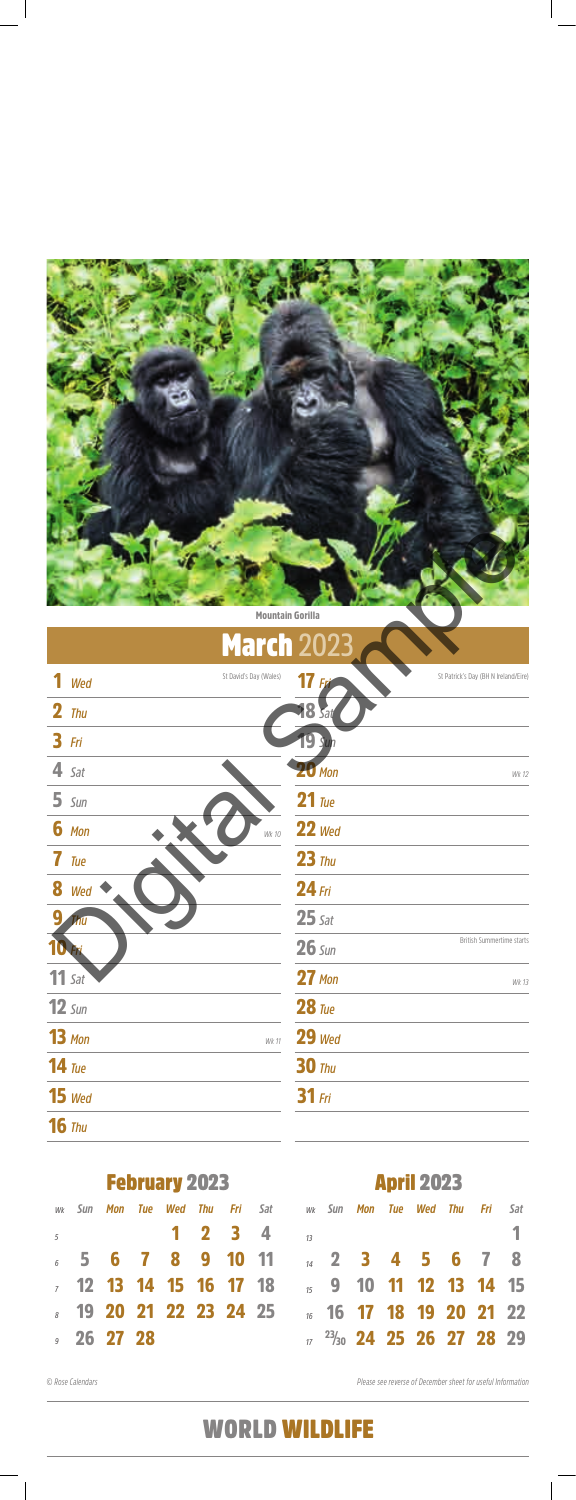

|                | <b>March 2023</b> |  |  |                                  |  |  |                                                                |                            | <b>May 2023</b> |  |  |  |  |  |  |  |
|----------------|-------------------|--|--|----------------------------------|--|--|----------------------------------------------------------------|----------------------------|-----------------|--|--|--|--|--|--|--|
|                |                   |  |  |                                  |  |  | wk Sun Mon Tue Wed Thu Fri Sat Mwk Sun Mon Tue Wed Thu Fri Sat |                            |                 |  |  |  |  |  |  |  |
| $\overline{q}$ |                   |  |  |                                  |  |  | 1 2 3 4 <sub>18</sub> 1 2 3 4 5 6                              |                            |                 |  |  |  |  |  |  |  |
|                |                   |  |  |                                  |  |  | <u>10</u> 5 6 7 8 9 10 11 10 12 13                             |                            |                 |  |  |  |  |  |  |  |
|                |                   |  |  |                                  |  |  | <b>12 13 14 15 16 17 18 20 14 15 16 17 18 19 20</b>            |                            |                 |  |  |  |  |  |  |  |
|                |                   |  |  |                                  |  |  | <u>12</u> 19 20 21 22 23 24 25 11 21 22 23 24 25 26 27         |                            |                 |  |  |  |  |  |  |  |
|                |                   |  |  | $\frac{1}{12}$ 26 27 28 29 30 31 |  |  |                                                                | $\frac{28}{2}$ 28 29 30 31 |                 |  |  |  |  |  |  |  |

|                       | Raccoon                |                    |                           |
|-----------------------|------------------------|--------------------|---------------------------|
|                       | <b>April 2023</b>      |                    |                           |
| $1$ Sat               |                        | $17$ Mon           | Wk 16                     |
| $2 \, \text{Sun}$     |                        | <b>18 Tue</b>      |                           |
| 3 Mon                 |                        | 19 Wed             |                           |
| $4$ Tue               |                        | $20$ Thu           |                           |
| 5 Wed                 |                        | $21$ Fri           |                           |
| $6$ Thu               |                        | $22$ Sat           |                           |
| $7$ Fri               | Good Friday            | $23 \, \text{Sun}$ | St George's Day (England) |
| $8$ Sat               |                        | <b>24 Mon</b>      | <b>Wk 17</b>              |
| 9 <sub>1</sub><br>Sun |                        | $25$ Tue           |                           |
| 10 Man                | Easter Monday<br>Wk 15 | $26$ Wed           |                           |
| $11$ Tue              |                        | $27$ Thu           |                           |
| $12$ Wed              |                        | $28$ Fri           |                           |
| $13$ Thu              |                        | $29$ Sat           |                           |
| $14$ Fri              |                        | $30 \,$ Sun        |                           |

### *Sun* 16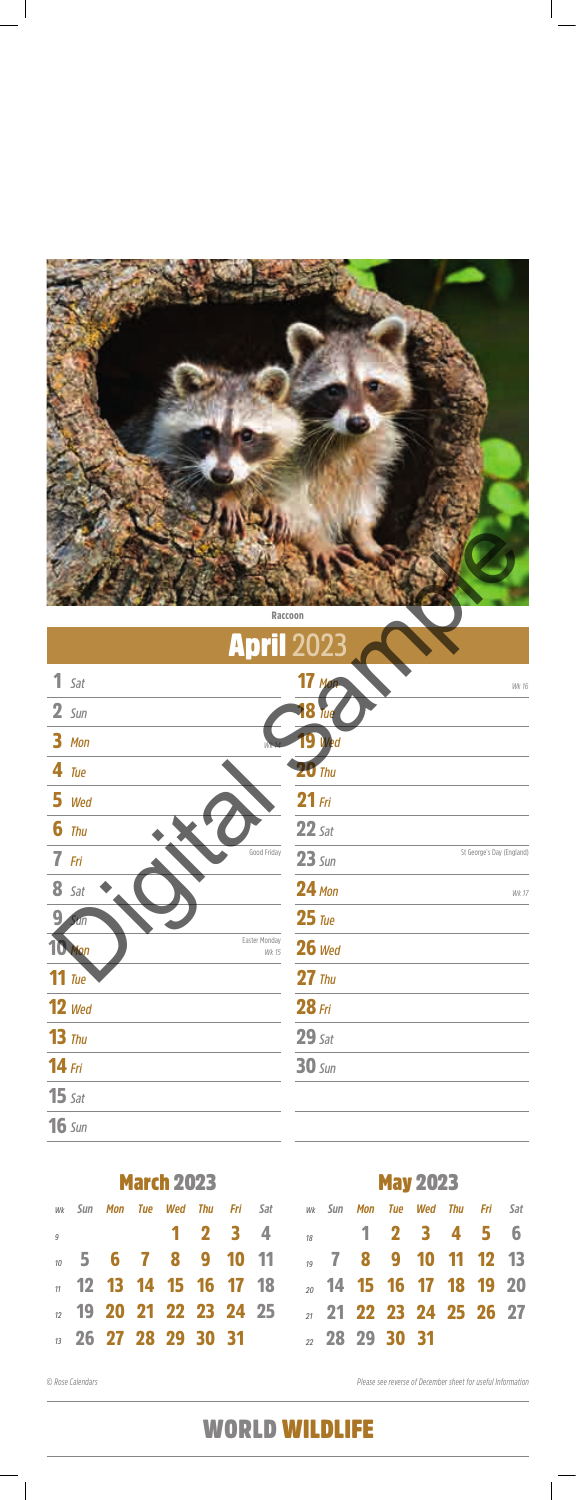# May **2023**

June 2023

| <b>Golden-shouldered Parrot</b>   |                                        |
|-----------------------------------|----------------------------------------|
| <b>May 2023</b>                   |                                        |
| Bank Holiday<br>1<br>Mon<br>Wk 18 | 17 wed                                 |
| $2$ Tue                           | 8                                      |
| 3 Wed                             |                                        |
| $4$ Thu                           | $20$ Sat                               |
| $5$ Fri                           | $21$ Sun                               |
| $6$ Sat                           | $22$ Mon<br>Wk 21                      |
| $7 \,$ Sun                        | $23$ Tue                               |
| <b>8</b> Mon<br>Wk 19             | $24$ Wed                               |
| q<br>ие                           | $25$ Thu                               |
| Wed                               | $26$ Fri                               |
| $11$ Thu                          | $27$ Sat                               |
| $12$ Fri                          | $28 \,$ Sun                            |
| $13$ Sat                          | Bank Holiday<br><b>29 Mon</b><br>Wk 22 |
| $14 \,$ Sun                       | $30$ Tue                               |
|                                   |                                        |

15 Mon

April 2023

|    |  |  |  | wk Sun <b>Mon Tue Wed Thu Fri</b> Sat   wk Sun <b>Mon Tue Wed Thu Fri</b> Sat |  |  |                     |  |
|----|--|--|--|-------------------------------------------------------------------------------|--|--|---------------------|--|
| 13 |  |  |  | $\frac{1}{22}$                                                                |  |  | $1 \quad 2 \quad 3$ |  |
|    |  |  |  | <sub>14</sub> 2 3 4 5 6 7 8 <sub>23</sub> 4 5 6 7 8 9 10                      |  |  |                     |  |
|    |  |  |  | $\frac{1}{15}$ 9 10 11 12 13 14 15 $\frac{1}{24}$ 11 12 13 14 15 16 17        |  |  |                     |  |
|    |  |  |  | 16 17 18 19 20 21 22     3 18 19 20 21 22 23 24                               |  |  |                     |  |
|    |  |  |  | $17$ $^{23}/30$ 24 25 26 27 28 29 $\frac{1}{26}$ 25 26 27 28 29 30            |  |  |                     |  |

*Wed* 31

### 16 Tue

*Wk 20*

# WORLD WILDLIFE

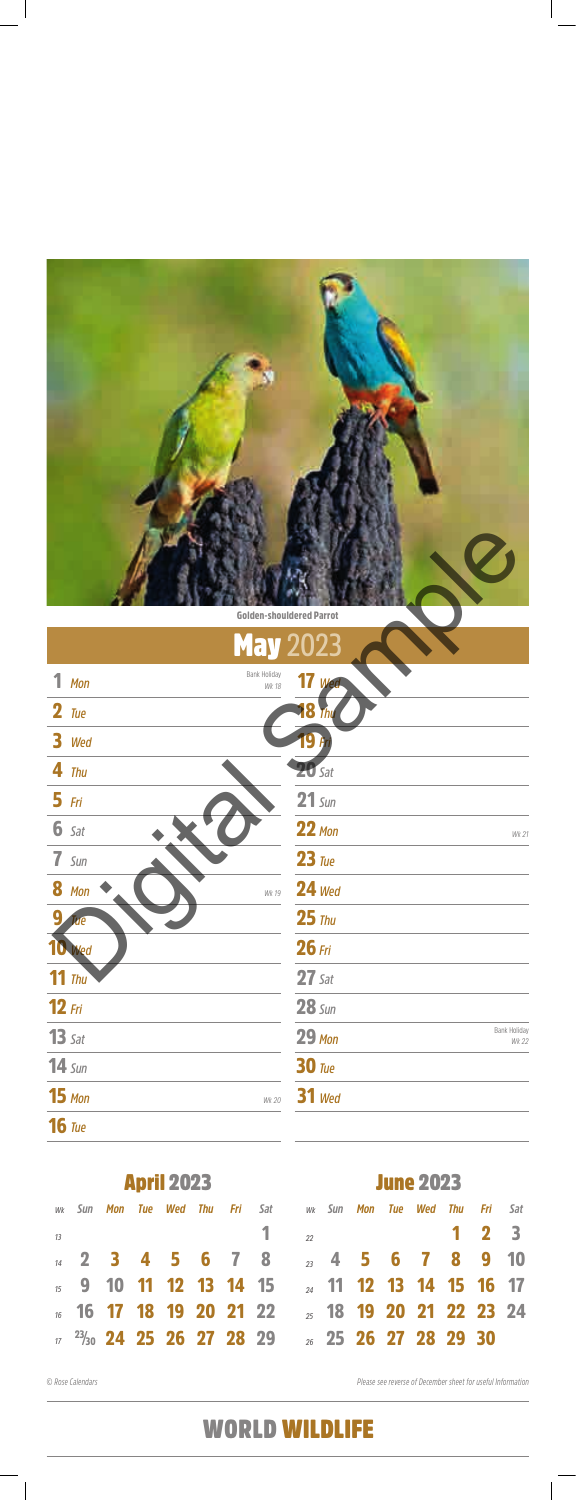

*© Rose Calendars Please see reverse of December sheet for useful Information*

|    |     |                | <b>May 2023</b>                    |  |                                                                |    | <b>July 2023</b><br>Sat<br><b>Mon Tue Wed Thu Fri</b> Sat wk Sun <b>Mon Tue Wed Thu Fri</b> |  |  |  |  |                                                                |  |  |  |
|----|-----|----------------|------------------------------------|--|----------------------------------------------------------------|----|---------------------------------------------------------------------------------------------|--|--|--|--|----------------------------------------------------------------|--|--|--|
| Wk | Sun |                |                                    |  |                                                                |    |                                                                                             |  |  |  |  |                                                                |  |  |  |
|    |     |                | 1 2 3 4 5 6                        |  |                                                                | 26 |                                                                                             |  |  |  |  |                                                                |  |  |  |
|    |     |                |                                    |  | $\frac{19}{19}$ 7 8 9 10 11 12 13 $\frac{1}{27}$ 2 3 4 5 6 7 8 |    |                                                                                             |  |  |  |  |                                                                |  |  |  |
|    |     |                | <sub>20</sub> 14 15 16 17 18 19 20 |  |                                                                |    |                                                                                             |  |  |  |  | 28 9 10 11 12 13 14 15                                         |  |  |  |
|    |     |                |                                    |  | 21 22 23 24 25 26 27 29 16 17 18 19 20 21 22                   |    |                                                                                             |  |  |  |  |                                                                |  |  |  |
|    |     | 22 28 29 30 31 |                                    |  |                                                                |    |                                                                                             |  |  |  |  | $\frac{23}{30}$ $\frac{23}{30}$ $\frac{24}{31}$ 25 26 27 28 29 |  |  |  |

|                                       | <b>Mantled Guereza</b>  |
|---------------------------------------|-------------------------|
|                                       | <b>June 2023</b>        |
| $1$ Thu                               | $17 s_i$                |
| $2$ Fri                               | <b>18 Sur</b>           |
| $3$ Sat                               | <b>9 Mon</b><br>Wk 25   |
| $4 \, \text{Sun}$                     | <b>20</b> Tue           |
| <b>Bank Holiday (Eire)</b><br>$5$ Mon | Longest Day<br>$21$ Wed |
| $6$ Tue                               | $22$ Thu                |
| 7 Wed                                 | $23$ Fri                |
| $8$ Thu                               | $24$ Sat                |
| q                                     | $25 \, \text{Sun}$      |
|                                       | $26$ Mon<br>Wk 26       |
| $11 \text{ Sun}$                      | $27$ Tue                |
| $12$ Mon<br>Wk 24                     | $28$ Wed                |
| $13$ Tue                              | $29$ Thu                |
| <b>14</b> Wed                         | $30$ Fri                |

#### *Thu* 15

### *Fri* 16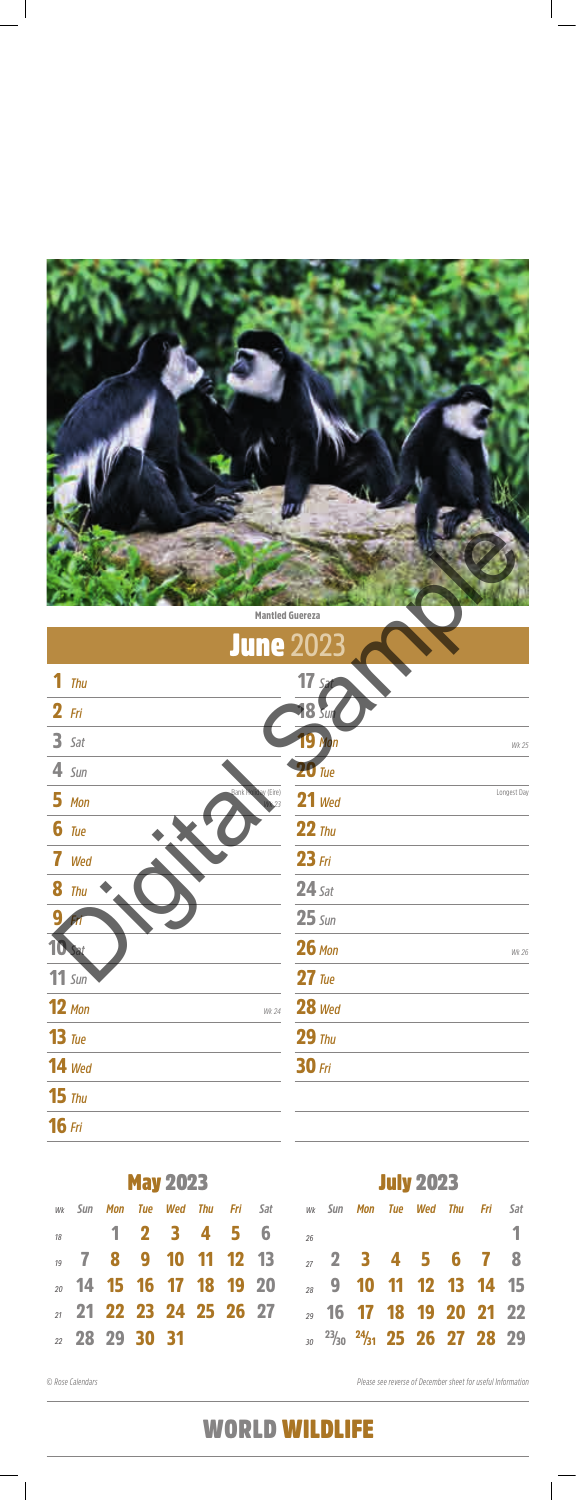

*© Rose Calendars Please see reverse of December sheet for useful Information*

|    |     |                                    | <b>June 2023</b> |     |                   |                                    |                             | <b>August 2023</b> |  |         |                              |     |                                    |  |  |  |  |
|----|-----|------------------------------------|------------------|-----|-------------------|------------------------------------|-----------------------------|--------------------|--|---------|------------------------------|-----|------------------------------------|--|--|--|--|
| Wk | Sun | Mon Tue                            | Wed              | Thu |                   |                                    | <b>Fri</b> Sat wk Sun       |                    |  | Mon Tue | Wed                          | Thu | <b>Fri</b> Sat                     |  |  |  |  |
| 22 |     |                                    |                  |     | $1\quad 2\quad 3$ |                                    |                             |                    |  |         |                              |     | $\frac{37}{2}$ 1 2 3 4 5           |  |  |  |  |
|    |     | $_2$ 4 5 6 7 8 9 10                |                  |     |                   |                                    |                             |                    |  |         |                              |     | $\frac{1}{32}$ 6 7 8 9 10 11 12    |  |  |  |  |
|    |     |                                    |                  |     |                   | <sub>24</sub> 11 12 13 14 15 16 17 | <b>13 14 15 16 17 18 19</b> |                    |  |         |                              |     |                                    |  |  |  |  |
|    |     | <sub>25</sub> 18 19 20 21 22 23 24 |                  |     |                   |                                    |                             |                    |  |         |                              |     | <sub>34</sub> 20 21 22 23 24 25 26 |  |  |  |  |
|    |     | <b>26 27 28 29 30</b>              |                  |     |                   |                                    |                             |                    |  |         | $\frac{1}{2}$ 27 28 29 30 31 |     |                                    |  |  |  |  |

|                                      | <b>Hippopotamus</b>    |
|--------------------------------------|------------------------|
| <b>July 2023</b>                     |                        |
| $1$ Sat                              | $17$ Mon<br>Wk 29      |
| $2 \, \text{Sun}$                    | <b>18 Tue</b>          |
| 3 Mon                                | 19 Wed                 |
| $4$ Tue                              | $20$ Thu               |
| 5 Wed                                | $21$ Fri               |
| $6$ Thu                              | $22$ Sat               |
| $7$ Fri                              | $23 \, \text{Sun}$     |
| 8 Sat                                | <b>24 Mon</b><br>Wk 30 |
| 9<br>Sun                             | $25$ Tue               |
| Mon<br>Wk 28                         | $26$ Wed               |
| 11 $\frac{1}{2}$                     | $27$ Thu               |
| Bank Holiday (N Ireland)<br>$12$ Wed | $28$ Fri               |
| $13$ Thu                             | $29$ Sat               |
| $14$ Fri                             | $30 \,$ Sun            |
|                                      |                        |

15 Sat

### *Sun* 16

#### *Mon* 31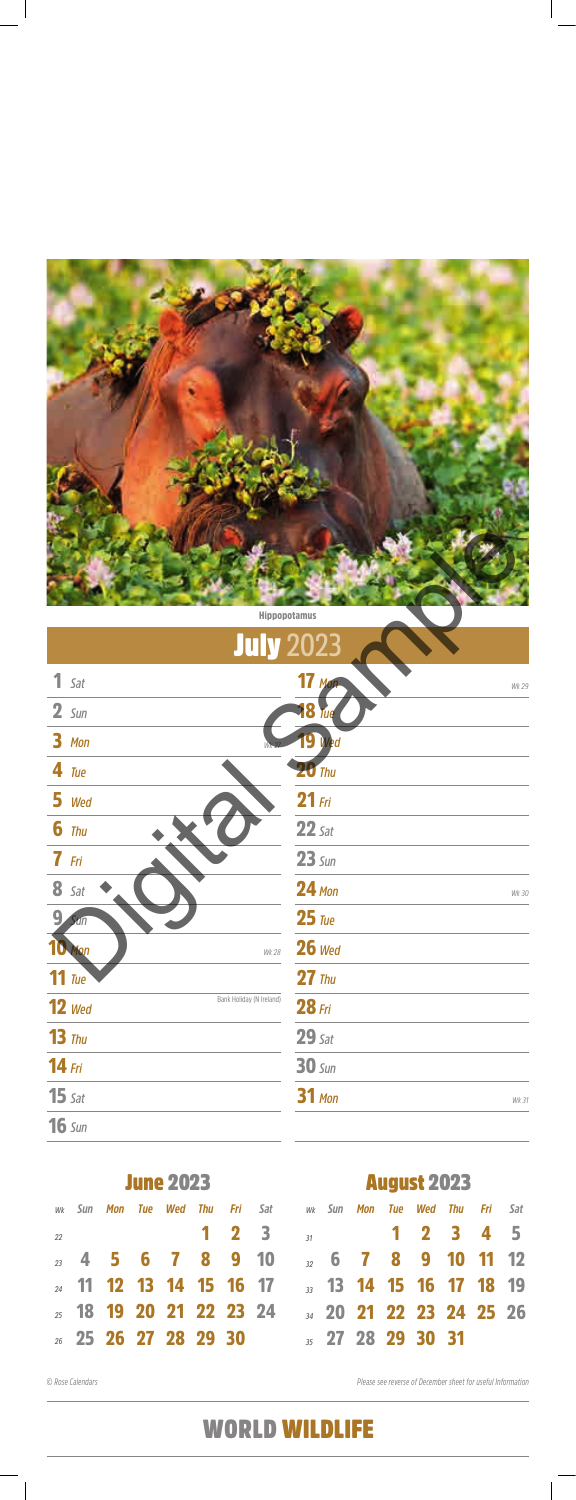

# **August 2**

*© Rose Calendars Please see reverse of December sheet for useful Information*

|    |     |                                | <b>July 2023</b> |  |  | <b>September 2023</b>         |  |         |  |     |     |                                    |              |
|----|-----|--------------------------------|------------------|--|--|-------------------------------|--|---------|--|-----|-----|------------------------------------|--------------|
| Wk | Sun | Mon Tue                        | Wed Thu          |  |  | <b>Fri</b> Sat wk Sun         |  | Mon Tue |  | Wed | Thu | Fri                                | Sat          |
| 26 |     |                                |                  |  |  | 25                            |  |         |  |     |     |                                    | $\mathbf{2}$ |
|    |     |                                |                  |  |  | 2 2 3 4 5 6 7 8 3 4 5 6 7 8 9 |  |         |  |     |     |                                    |              |
|    |     |                                |                  |  |  |                               |  |         |  |     |     |                                    |              |
|    |     | 29 16 17 18 19 20 21 22        |                  |  |  |                               |  |         |  |     |     | <sub>38</sub> 17 18 19 20 21 22 23 |              |
|    |     | $23/30$ $24/31$ 25 26 27 28 29 |                  |  |  |                               |  |         |  |     |     | <sub>39</sub> 24 25 26 27 28 29 30 |              |

*Tue* 15

### *Wed* 16

|                                                    | <b>Giant Otter</b>                                     |
|----------------------------------------------------|--------------------------------------------------------|
|                                                    | <b>August 2023</b>                                     |
| 1<br>Tue                                           | $17 \, \mu$                                            |
| 2 Wed                                              | <b>18</b> Fri                                          |
| $3$ Thu                                            |                                                        |
| $4$ Fri                                            | $20 \text{ Sun}$                                       |
| $5$ Sat                                            | $21$ Mon<br>Wk 34                                      |
| $6 \, \text{Sun}$                                  | $22$ Tue                                               |
| <b>Holiday</b> (Scotland & Eire)<br>7 Mon<br>Wk 32 | $23$ Wed                                               |
| $8$ Tue                                            | $24$ Thu                                               |
| 9<br>Wed                                           | $25$ Fri                                               |
|                                                    | $26$ Sat                                               |
| $11$ Fri                                           | $27 \,$ Sun                                            |
| $12$ sat                                           | Bank Holiday (Excl Scotland)<br><b>28 Mon</b><br>Wk 35 |
| $13 \,$ Sun                                        | $29$ Tue                                               |
| <b>14 Mon</b><br>Wk 33                             | <b>30</b> Wed                                          |

#### *Thu* 31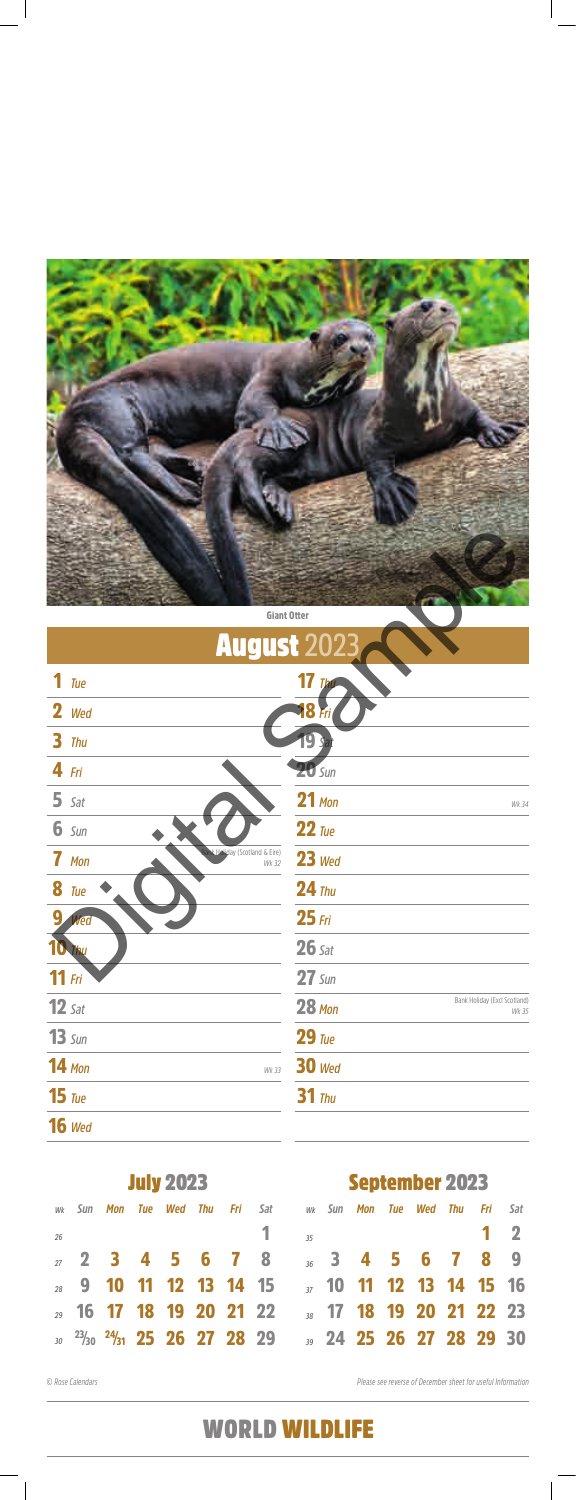

| <b>Humpback Whale</b> |  |
|-----------------------|--|
|-----------------------|--|

|    |     |         | <b>August 2023</b>                 |  |                                 |                               | October 2023  |                         |  |                                |  |  |  |  |  |
|----|-----|---------|------------------------------------|--|---------------------------------|-------------------------------|---------------|-------------------------|--|--------------------------------|--|--|--|--|--|
| Wk | Sun | Mon Tue |                                    |  | <b>Wed Thu Fri</b> Sat          |                               | wk <b>Sun</b> |                         |  | <b>Mon Tue Wed Thu Fri</b> Sat |  |  |  |  |  |
| 31 |     |         |                                    |  | 1 2 3 4 5                       | $\frac{40}{40}$ 1 2 3 4 5 6 7 |               |                         |  |                                |  |  |  |  |  |
|    |     |         |                                    |  | $\frac{1}{22}$ 6 7 8 9 10 11 12 |                               |               | 4 8 9 10 11 12 13 14    |  |                                |  |  |  |  |  |
|    |     |         | <b>33</b> 13 14 15 16 17 18 19     |  |                                 |                               |               | 42 15 16 17 18 19 20 21 |  |                                |  |  |  |  |  |
|    |     |         | <sub>34</sub> 20 21 22 23 24 25 26 |  |                                 |                               |               | 43 22 23 24 25 26 27 28 |  |                                |  |  |  |  |  |
|    |     |         | $\frac{1}{35}$ 27 28 29 30 31      |  |                                 |                               |               | 44 29 30 31             |  |                                |  |  |  |  |  |

|                    | <b>Humpback Whale</b>       |
|--------------------|-----------------------------|
| <b>September 2</b> |                             |
| $1$ Fri            | $17 \, s$                   |
| $2$ Sat            | <b>8 Mo</b><br><b>Wk 38</b> |
| $3 \,$ Sun         |                             |
| 4 Mon<br>Wk 36     | <b>20</b> Wed               |
| $5$ Tue            | $21$ Thu                    |
| 6 Wed              | $22$ Fri                    |
| 7<br><b>Thu</b>    | $23$ Sat                    |
| <b>8</b> Fri       | $24 \, \text{Sun}$          |
|                    | $25$ Mon<br>Wk 39           |
|                    | $26$ Tue                    |
| $11$ Mon<br>Wk 37  | $27$ Wed                    |
| $12$ Tue           | $28$ Thu                    |
| $13$ Wed           | $29$ Fri                    |
| $14$ Thu           | $30$ Sat                    |

#### *Fri* 15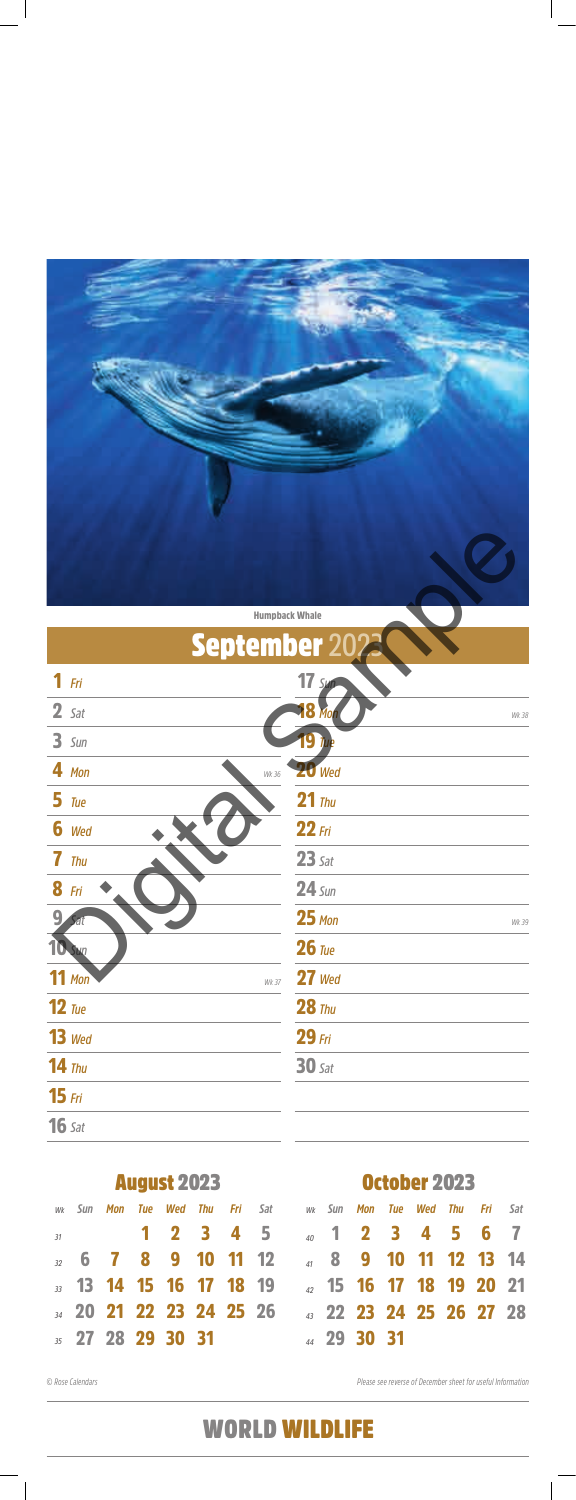November 2023

*35*

*36*

*37*

*38*

September 2023

|    |  |  |  | wk Sun Mon Tue Wed Thu Fri Sat wk Sun Mon Tue Wed Thu Fri Sat             |  |  |  |  |
|----|--|--|--|---------------------------------------------------------------------------|--|--|--|--|
| 35 |  |  |  | $1 \t2 \t4 \t1 \t2 \t3 \t4$                                               |  |  |  |  |
|    |  |  |  | $_3$ 3 4 5 6 7 8 9 $_4$ 5 6 7 8 9 10 11                                   |  |  |  |  |
|    |  |  |  | <sub>37</sub> 10 <b>11 12 13 14 15 16</b> 46 1 <b>2 13 14 15 16 17 18</b> |  |  |  |  |
|    |  |  |  |                                                                           |  |  |  |  |
|    |  |  |  | 39 24 25 26 27 28 29 30 48 26 27 28 29 30                                 |  |  |  |  |

|                         | Tarsier                                       |
|-------------------------|-----------------------------------------------|
| October 202             |                                               |
| $1$ Sun<br>$2$ Mon<br>W | $17$ Tue<br>18                                |
| $3$ Tue                 |                                               |
| 4 Wed                   | <b>20 Fri</b>                                 |
| $5$ Thu                 | $21$ Sat                                      |
| $6$ Fri                 | $22 \text{ Sun}$                              |
| $7$ Sat                 | $23$ Mon<br>Wk 43                             |
| <b>8</b> Sun            | $24$ Tue                                      |
| 9<br>Mon<br>Wk 41       | $25$ Wed                                      |
|                         | $26$ Thu                                      |
| $11$ Wed                | $27$ Fri                                      |
| $12$ Thu                | $28$ Sat                                      |
| $13$ Fri                | British Summertime ends<br>$29 \sin$          |
| $14$ Sat                | Bank Holiday (Eire)<br><b>30 Mon</b><br>Wk 44 |
|                         |                                               |

*Sun* 15

*Tue* 31

*Wk 42*

### 16 Mon

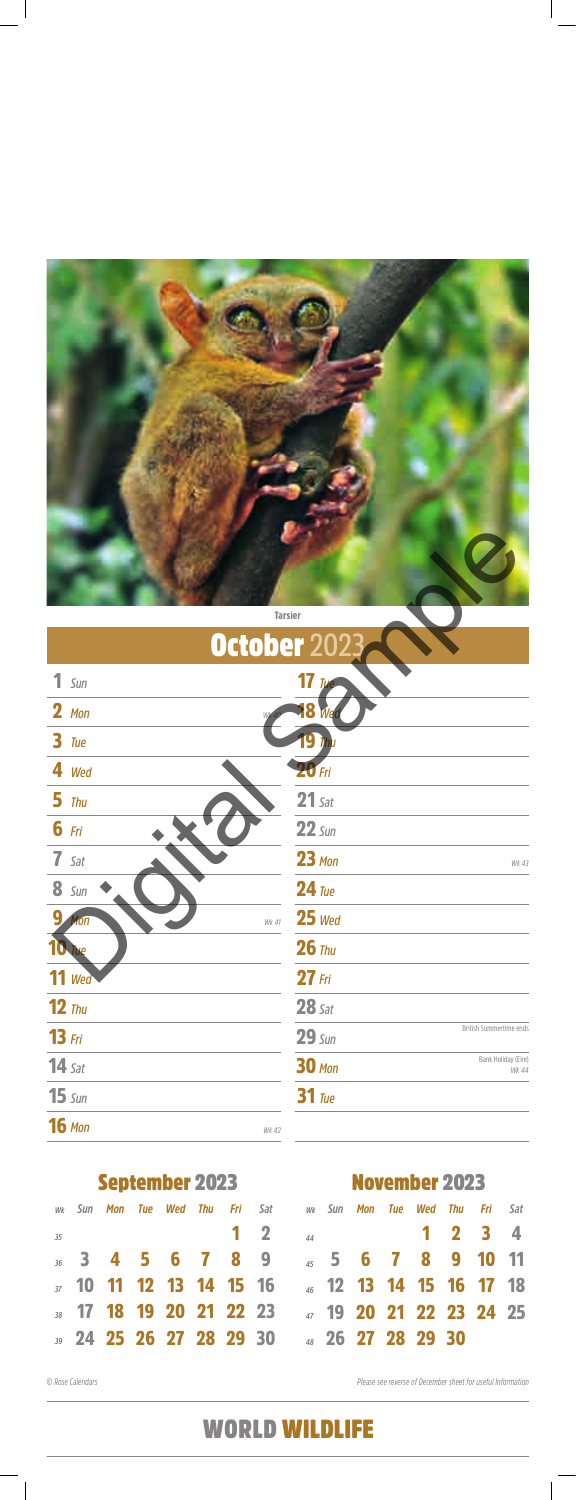

|    |      |             | October 2023            |                |                         |          |  | December 2023                       |     |                |            |
|----|------|-------------|-------------------------|----------------|-------------------------|----------|--|-------------------------------------|-----|----------------|------------|
| Wk | -Sun |             | Mon Tue Wed Thu         | <b>Fri</b> Sat |                         | wk Sun   |  | Mon Tue Wed                         | Thu | <b>Fri</b> Sat |            |
|    |      |             | 40 1 2 3 4 5 6 7        |                |                         | $\Delta$ |  |                                     |     |                | $1\quad 2$ |
|    |      |             | 8 9 10 11 12 13 14      |                |                         |          |  | $\frac{49}{49}$ 3 4 5 6 7 8 9       |     |                |            |
|    |      |             |                         |                | 42 15 16 17 18 19 20 21 |          |  | $\frac{1}{20}$ 10 11 12 13 14 15 16 |     |                |            |
|    |      |             | 43 22 23 24 25 26 27 28 |                |                         |          |  | <sub>51</sub> 17 18 19 20 21 22 23  |     |                |            |
|    |      | 44 29 30 31 |                         |                |                         |          |  | $\frac{24}{31}$ 25 26 27 28 29 30   |     |                |            |

| <b>Black Bear</b>  |                                             |
|--------------------|---------------------------------------------|
| <b>November 20</b> |                                             |
| Wed                | $17$ Fri                                    |
| $2$ Thu            | <b>18 Sat</b>                               |
| $3$ Fri            | 19 sun                                      |
| $4$ Sat            | $20$ Mon<br>Wk 47                           |
| $5 \, \text{Sun}$  | $21$ Tue                                    |
| $6$ Mon<br>Wk 45   | $22$ Wed                                    |
| 7<br>Tue           | $23$ Thu                                    |
| 8<br>Wed           | $24$ Fri                                    |
| 9<br><b>Thu</b>    | $25$ Sat                                    |
|                    | $26 \,$ Sun                                 |
| $11$ Sat           | $27$ Mon<br>Wk 48                           |
| $12 \, \text{Sun}$ | $28$ Tue                                    |
| $13$ Mon<br>Wk 46  | $29$ Wed                                    |
| $14$ Tue           | St Andrew's Day (Scotland)<br><b>30 Thu</b> |
|                    |                                             |

#### *Wed* 15

### *Thu* 16